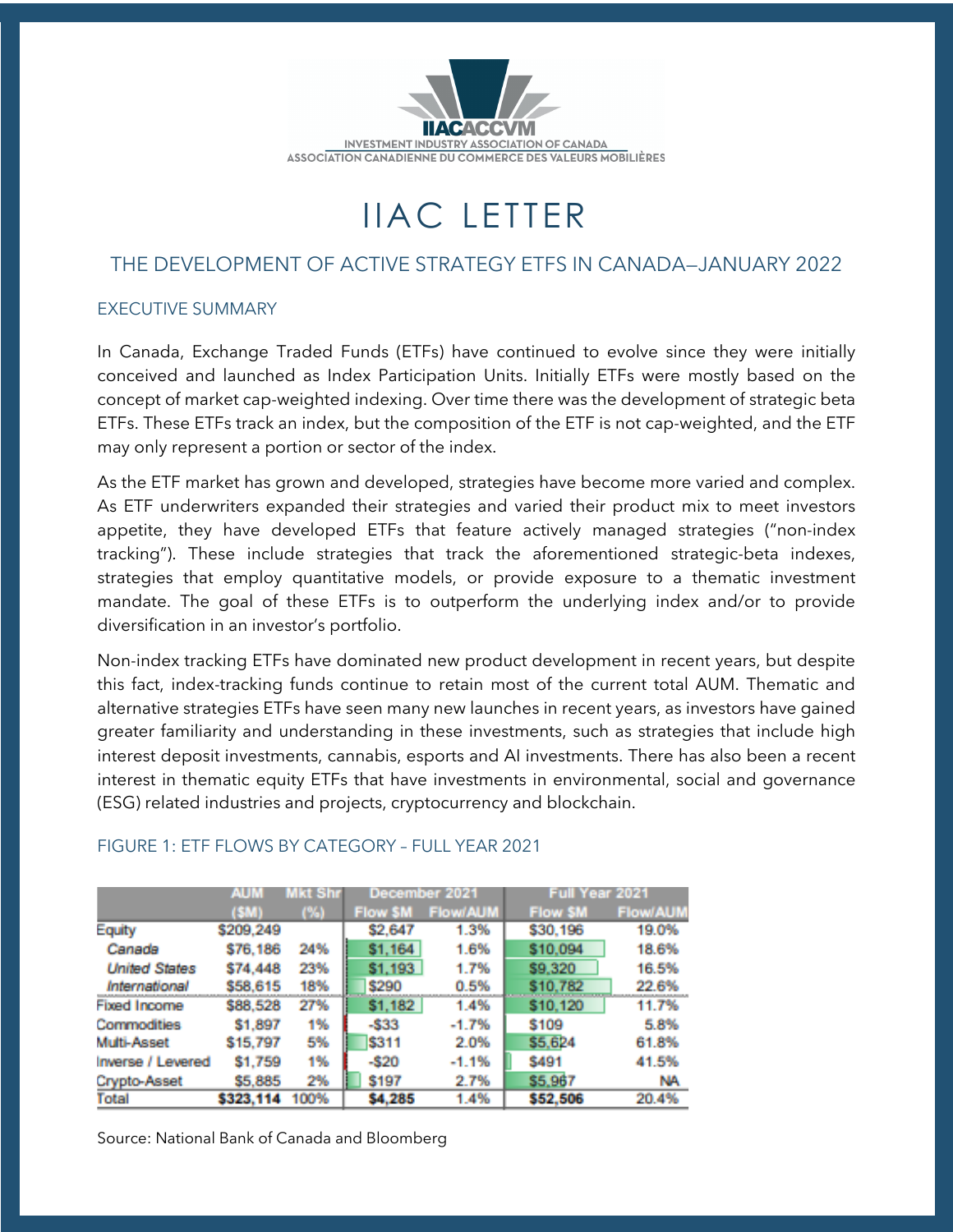As Figure 1 above illustrates, equity related ETFs accounted for over 58% of net flows in 2021 and 62% of net flows into ETFs in December 2021 and have a 65% share of ETF assets under management (AUM) in Canada.

| <b>Focus</b>               | AUM (\$M) | <b>Mkt Shr</b> | Flow (\$M) | <b>Flow/AUM</b> |
|----------------------------|-----------|----------------|------------|-----------------|
| Cap-weighted               | \$125,025 | 60%            | \$15,346   | 16%             |
| Dividend / Income          | \$21,334  | 10%            | \$2,870    | 17%             |
| Factor: Low Vol            | \$8,867   | 4%             | $-5419$    | $-5%$           |
| Factor: Multi-factor       | \$4,274   | 2%             | \$51       | 1%              |
| <b>Factor: Fundamental</b> | \$5,136   | 2%             | \$808      | 22%             |
| Sector                     | \$28,823  | 14%            | \$5,342    | 27%             |
| Thematic                   | \$10,447  | 5%             | \$4,277    | 84%             |
| Other                      | \$5,345   | 3%             | \$1,921    | 69%             |
| <b>Total</b>               | \$209,249 | 100%           | \$30,196   | 19.0%           |

#### FIGURE 2: ETF EQUITY FLOWS BY FOCUS - DECEMBER 2021

Source: National Bank of Canada and Bloomberg

In general, new ETF entrants do not have the scale to compete against existing large cap weighted passive equity funds and have looked to develop more bespoke active strategies. These include ETFs that track strategic-beta indexes, use active trading strategies that utilize mathematical models or use other active trading strategies.

## FIGURE 3: ASSETS AND NET CREATIONS IN BILLIONS OF DOLLARS



Source: Investors Economics, A Division of ISS Market Intelligence and CETFA

Over a longer timeframe, as can be seen in Figure 3, non-index tracking ETFs have come to represent a sizable portion of AUM and have begun to become a material portion of new product development in the last 5 years.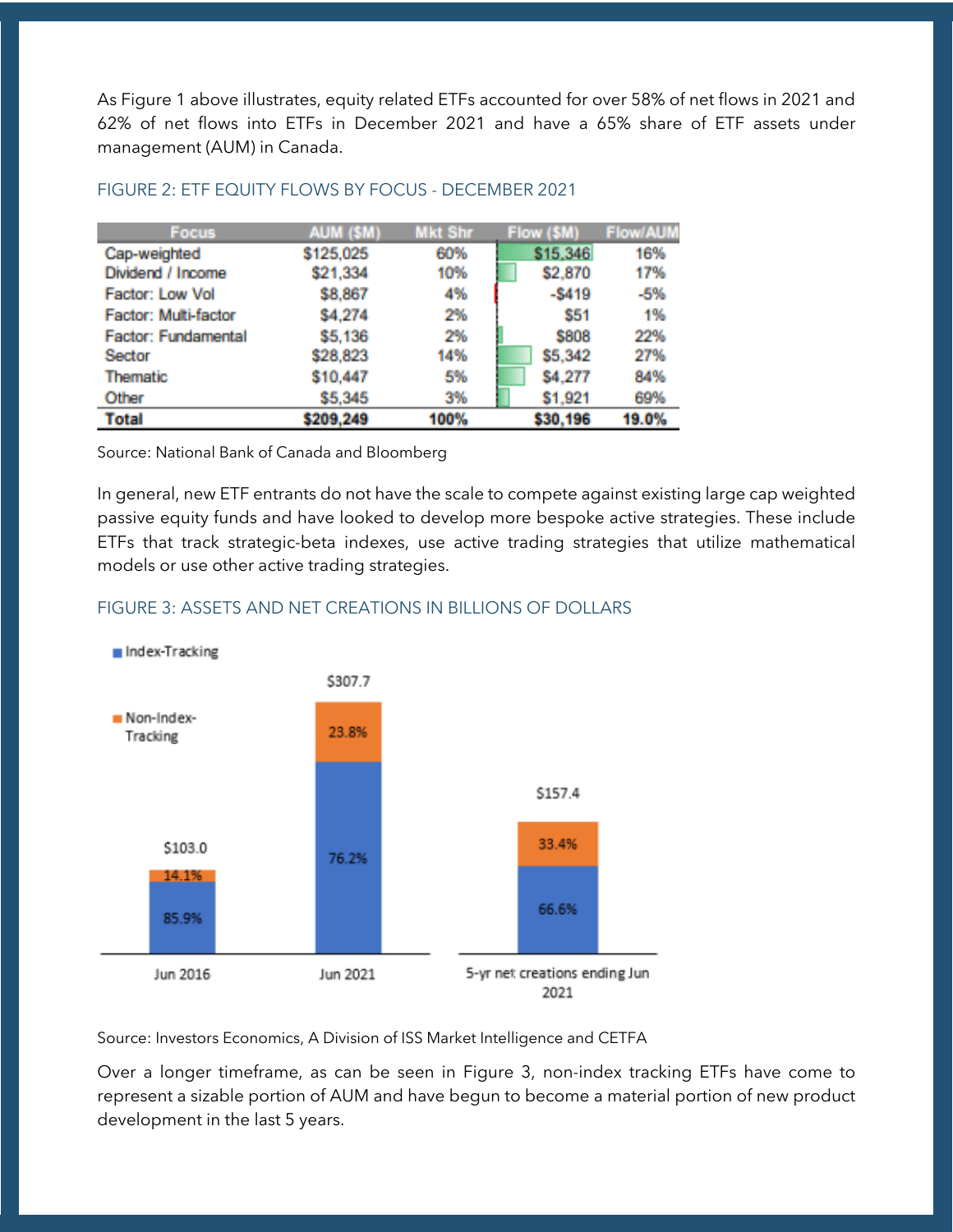While it is clear that there has been significant development of active strategies in Canada, the core narrative of the ETF revolution remains firmly grounded in low cost, passive investing for many investors. Passive market-cap weighted ETFs still dominate the marketplace and investors' portfolios despite the innovations and shocks in 2021 and the attention-grabbing headlines that highlight stories on fintech, cryptocurrencies and ESG themes.

#### USES OF NON-PASSIVE ETFS

Many investors are using ETFs to take a tactical approach to the market. Because there is a large and growing selection of product choices across the ETF universe it is quite simple and cost effective to use ETFs to tactically align investors portfolios to desired market weightings.

ETFs holding crypto assets such as Bitcoin and Ether have grown explosively since recent launches and now have AUM in excess of \$5Bn in Canada. As thematic and active trends continue to broaden, new product development will likely continue. In the fixed income space, based on historical patterns, low yields may increase in the near term and medium term and may support an active management strategy. As a result, fixed income ETFs focus may shift to risk-adjusted returns.

Active equity ETFs can be used to generate income, manage risk, and will outperform passive indexes when managed properly. In addition, in periods of uncertainty and volatility, portfolio managers can take defensive stances that better manage risks.

Environmental, social and governance (ESG) ETFs, will likely continue to grow and attract investor interest as the transition away from fossil fuels to alternative and renewable clean energy sources becomes a dominant theme. This sector will benefit further when the development of agreed upon and consistent international frameworks is completed, and disclosure issues are resolved.

While it is almost a given that ETFs AUM will still grow into the foreseeable future, it remains to be seen how investors will increase their use in their broader portfolios and how new product development will split between active and passive strategies.



#### FIGURE 4: CANADIAN ETF LAUNCHES

Source: National Bank of Canada and Bloomberg